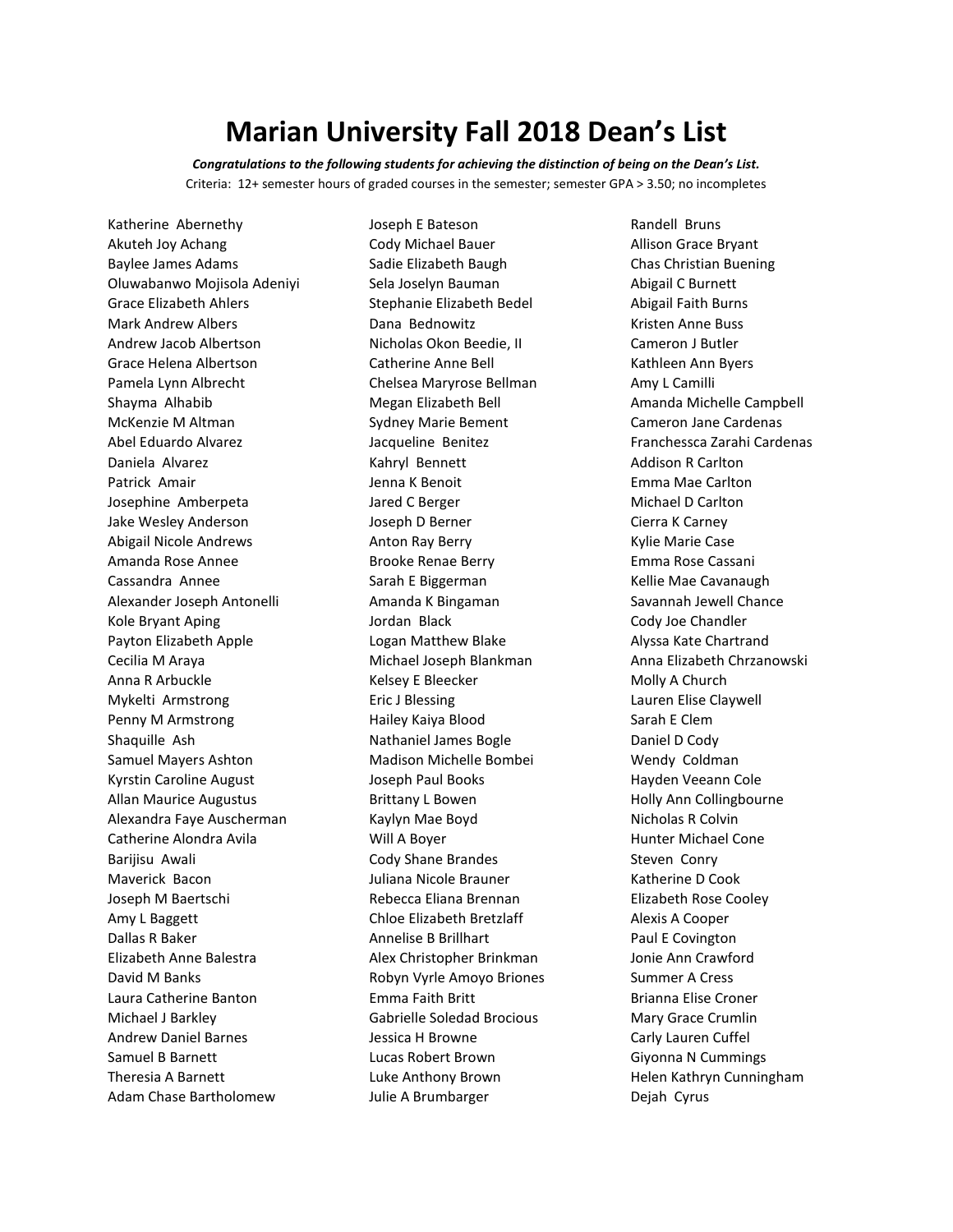Mackenzie M Dailey Conrad Joseph Daniel Chad M Darling Alexis Taylor Daughhetee Jessica L Davenport Jared C Davis Madeline Davis Cameron S Davison Hannah J Dawson Maira De Witt Brianna I Deckard Gillian Elise Defalque Ian Nathanael Deiters Courtney Ann Denney Christopher DeSimone Megan Elizabeth Desrosiers Madeline Nicole Dexter Evelyn Rose Diagostino Isabelle Nicole Diagostino Amanda Rose DiCicco Trev M Didelot Amanda Dillon Nathan Henry Dimmitt Kaitlyn Elizabeth Dinkel Christie L DiPietrantonio Aleczandra M Dolan Nancy Marie Doll Maura Anne Domogalik Laura Donnell Megan E Douglas Abigail Grace Downard Sarah Downing Rebecca Ann Doyle Sarah N Dubois Monica M Dudley Matthew J Dunnavant Bethany S Duval Dana Katherine Dwyer Lindsay K Dyce Adam David Eads Kylie Elkin Molly E Ellmo Nicholas Joseph Emsing Abigail Marie English Bailee Elizabeth Enlow Danielle M Eppen Luke Ertel Megan Ward Esterline Haley R Fagan Brittany Marie Fahringer

Trevor A Farnsworth Alexander Chad Fauber Lauryn Elizabeth Federspiel Katelyn Rose Feldman Alexis Nicole Felty Theresa M Fenton Richard R Ferguson Journey Fischbeck Megan Aubrey Fisher Mary Elizabeth Fleming Helen Flynn Megan Ashley Foss Ashley E Foster Augustine A Franer Hannah Freimuth Julia M French Madeline M Frost Jamila C Fuller Katie Fuller Gregory Scott Fulling Eleuterio Gallegos Courtney L Gamburg Ian Gammon Grace Elise Garbsch Kristofer Albert Garlitch Darien Michaela Garrigus Adam T Gasaway Megan E Gawrys Sydney M Genatempo Kristin G George Sidney F Gerkin Anna Kathryn Getty Haylee J Giannaris Robert George Gillmore Olivia M Gillum Austin Thomas Ginther Serena Faye Glenn Connor Thomas Gliva Greer Glover Nicole Glowaty Luke Thomas Gohmann Natalie Gonzalez Randa Kathleen Gore Phillip D Gorrell Ruthann E Gorrell Katherine Anna Grabowski Alec Michael Grandin Monica M Graves Allison E Graziano Nicole Marie Greene

Olivia G Greenway Meghan DeLynn Griggs Christine D Guedel Allison R Guidry Ivan De Jesus Guillen Patrick Steven Guymon Samuel Kurtz Guymon Hallie Hacker Clare L Haenni Chase David Hall Jessica Diane Hamby Grace Doran Hamilton Bridget Hammans Michael Joseph Happe Regan Getty Happe Richard Anthony Hardister Grace Anne Harmon Zachary Ryan Harper Emma Nicole Harpring Brooke L Harriman David Harrington Andrew Harrison Hannah Elizabeth Harry Keith C Hart Jacob Timothy Hartman Hayley Nichole Hartsock Maxwell R Hartsough Christopher Vontell Harvey Sheila E Hasty Laura Ann Haunert David Matthew Havens Anne L C Hawkins Hadley Therese Hawkins Eleanor Kay Haydock Carl Hayes Morgan Lynn Hayse Jenna Rene Hedlund Madison Nicole Heffron Erica L Hegland Bailey Louise Marie Heimann Tayler Deann Helgason Kaitlyn Nicole Hellinger Taryn N Henson Sarah Marie Herron Shelby Nicole Herron Sarah Marie Hershberger Lisa Cailin Hess Katie Lynn Hewitt Evan Michael Hickman Zoe Marie Hilger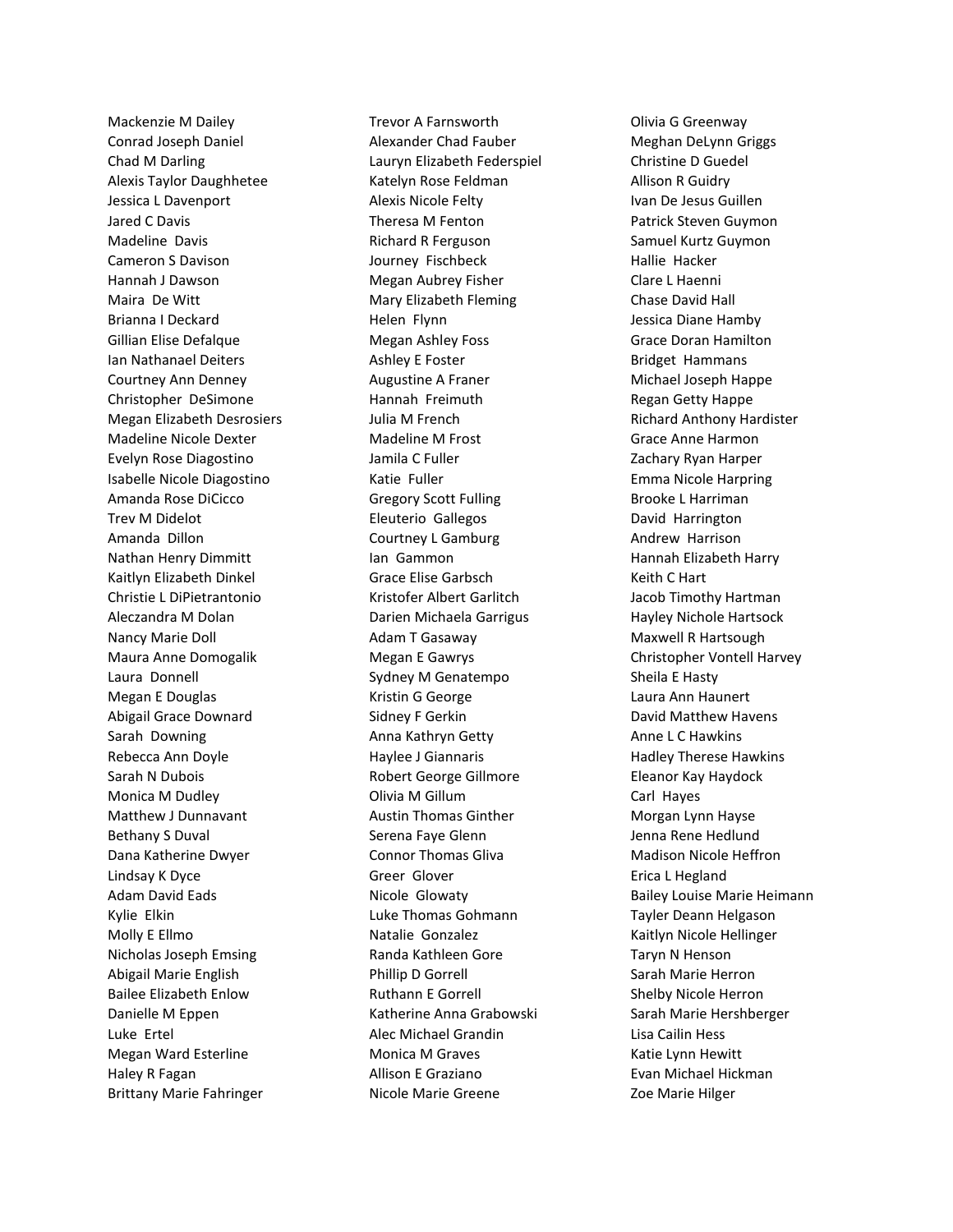Madelyn K Hinke Hanna Mickelson Hinshaw Stacy C Hodges Kathleen A Hoffman Olivia Jayanne Hoffman Jacqueline Olivia Holland Savannah Rose Holthaus Elena C Horen Elizabeth Janet Hosty Anna Elizabeth Howard Serena N Howard Elizabeth Abigail Hubbard Nathan Daniel Hubbard Jamison O Hunter Natalie G Huntine Kali Hutson Grace Iang Meghan E Ignace Noah Gibson Isch Mirmaksud Ismoilov Brittany N Jackson Paul A Jackson Nicole E Jansen Maria C Jasek Michael David Jefferies Kimberly S Jenkins Leslie C Jennings Christoffer Jensen Noelle Marie Jester Elaine Jiang Lucas A Jirgal Loren A Johns Zarrien Adon Johnson-Bey Elise Johnson Danielle R Jones Gloria A Jones Karen Mary Jones Marybeth Jones Theodore Jorgenson Lori A Justin Kylee J Kasper Nicholas M Kasper Elizabeth Anne Kassab Rachel Stephanie Kassing Kasey Katai Aaron Luke Kazmierski Erica F Kearbey Hannah Katherine Keck Morgan T Keenan Madelyn Rose Keerns

Joel C Kelley Maresa Eileen Kelly Leeza E Kennedy Lyndsey Ellen Kennison Lauren Elizabeth Kenny Kimberly Kidd Jessica L Kilcoyne Veondra T Kimbrough Amy L King Sierra B King Karin Kirch Alicia A Kirkey Kristen M Klein Kathryn M Knapp Clare Marie Kneblik Seth Daniel Knoll Joshua D Koch Mary Ann Kompar Jonathan D Kopp Taylor Ann Kowalski Blair Christine Kramer Leah B Kramer Kara Lynn Kubancsek Laura Kuebler Joyce A Kuik Allisandra G Kummer Madeline R Kurcz Sarah Nicole Kush Richard J Kwak Rochelle Lacey Gabrielle N LaFrance Jonathon Samuel Laguire-Cruz Kari L Laine Lauren Marie Landes David M Langford Kelsey M Lang Marissa Lapinsky Kristen Noelle Layman Yann Le Merdy Angela Marie Leap Kylie Elizabeth Lehman Amber Lynn Leinenbach Brittany J Lemos Olivia C Leshock Sarah M Lewandowski Elizabeth Dawn Lewis Breea Luise Liette Nicholas Philip Lindstrom Nicole A Lisek Stephanie M LiVecchi

Macie Lively Fernino Kyle L Liwanag Brooke D Long Sarah E Longshore Taylor R Lord Amy R Lorenz Jacob E Luellen DeAnna M Maasarani Christopher L Mabee Caylee M Maddox Shannon M Mahoney Kegan Alec Main Brenna N Malatestinic Jesus Gomez Mancera Tayla D Manion Emma Rae Maple Andrew Perry Mappes John Jackson Marks Nathaniel Michael Marks Logan Paul Marsh Abigail Jane Martin Halley Brianne Martin Sydney Victoria Mathias Emily B Matthews Alaina J Mattingly Caitlin M McAnally Lillian Martha McCalley Logan Lloyd McCann Shannon Michelle McCarthy Trey Ethen McCartney Lilah T McClarney Elizabeth Marie McClure Lyndsay McConnaughey Sara M McConnell Terrence Martin McConnell Skyler C McCool Christina A McCormick Betsy Leigh McCrary Evan McDonald Bridget Bessie McFarland Anne Marie McGarvey Daniel G McGrath Grace Elizabeth McIntyre Ryan Thomas McIntyre Rachel M McKay Lisa M McMillan Molly Elizabeth McMillan Julia J McNally Sarah Elizabeth Meer Marie Claire Mendel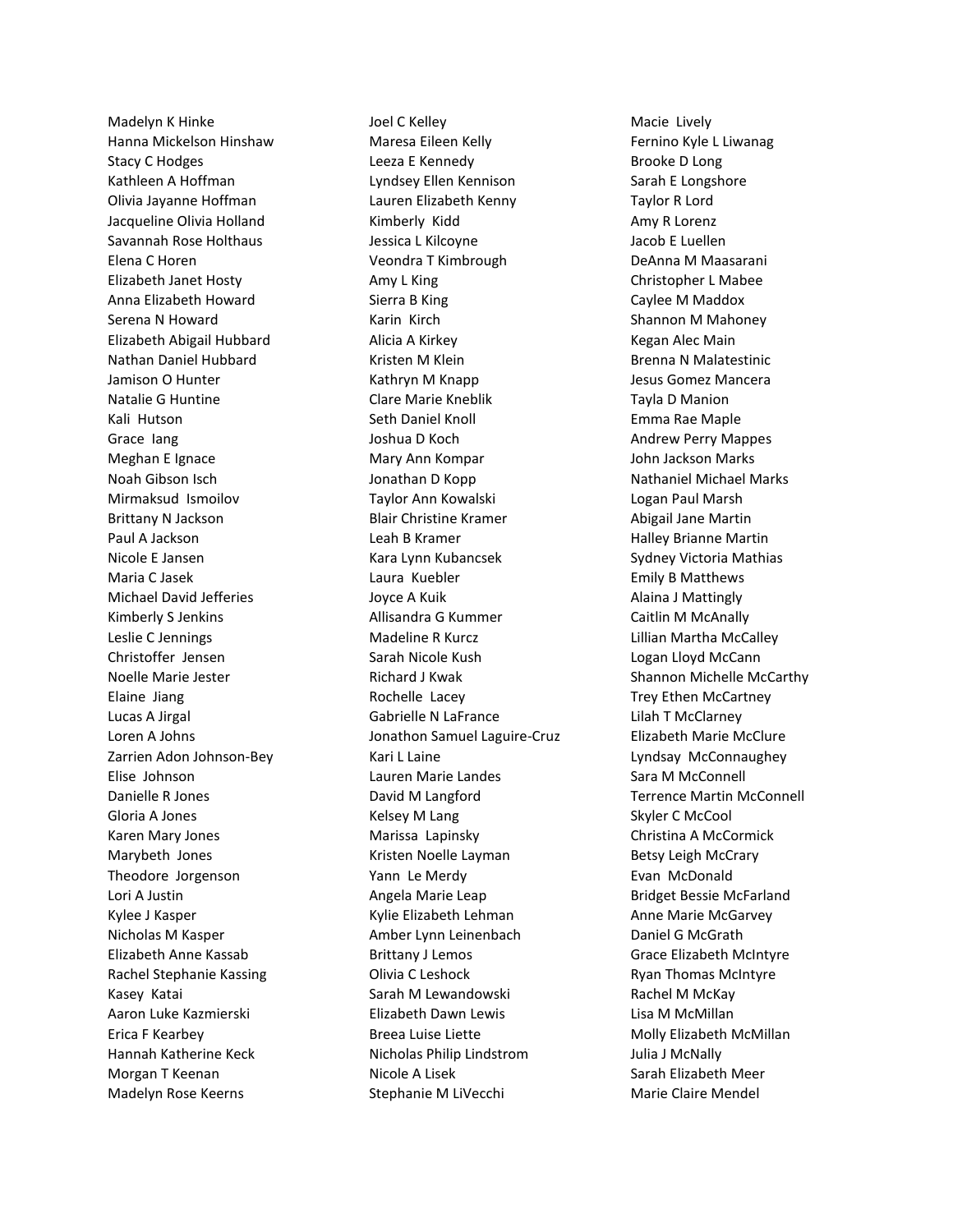Kelsey J Mendenhall Moira Marjorie Metz Margaret Elizabeth Meyer Carter Andreas Michanicou Alexander Miller Connor Charles Miller Deena M Miller Libby Reanne Miller Samantha Elaine Miller Spencer Miller Therese Renee Miller Ashley Rose Minton Hannah Marie Minton Paxton D Mitchel Isaiah T Mizell Jessica Moen Jaime L Moffitt Sonali Mohanty Rachel E Moning Nicholas Andrew Monnin Shannon K Montana Juston E Montanez Sydni Grace Montgomery Kelly L Mooneyham Trenton Michael Moore Matthew Thomas Morand Aileen Moreno Michael A Morris Myles Morrow Wislet Mulatre Mary Margaret Mullaney Daniel J Mullen Megan Murray Savannah Marie Myers Alexandria K Naleway Nicole M Nash Melissa Neal Benjamin William Nelson Jillian Leigh Nelson Catherine Marie Newhart Curtis Thanh Nguyen Stacee M Nichols Troy Phillip Niemerg Mark A Ninmer Leah Grace Noe Andrea Valeria Nunez Casco Jonathan Uchechukwu Nwankwo Bailley Renee Oaks Caroline Rose Obergfell Regina Marie Obergfell

Kaitlyn D Ogden Thomas J O'Neil Taekyeong On Jacob Michael Oppy Anissa Orender Katrina Joy Ornelas Allie Elizabeth Osborne Samuel Olalekan Osho Willis M Overton Benjamin M Packer Samuel D Packer Brianne N Page Kyle Arthur Palermo Sui Par Christine Patroski Austin Gene Peerman Megan M Pereira Julia M Perney Samantha M Persinger Jennifer Renee Peters Marija Petrovic Brittany M Phipps Katherine Piechocki Anna Elizabeth Pierce Sophie Kristina Podgorski Justin M Pond Megan Victoria Pope Benjamin T Popson Maria A Portman Adreanna R Potts Hannah Elizabeth Powell Elizabeth A Poynton Gabriel Michael Proctor Daniel Purdy Kendra E Purvis Maya Jacqueline Quandt Rebekah H Radloff Morgan Ann Raines Belkis Andrea Ramirez Steven Guy Ramsey Chelsea Randall Kallan Alandra Ratekin Laurel Elaine Rathbun Kylie J Ray Taylor R Rednour James Michael Reed Holly Noel Reith Kayleigh Rhoderick Anna C Rhodes Tyler E Ridlen

Abigail Marie Riehle Caitlyn Rose Rigler Nicholas Don Rivelli Amelia R Robben Tiffany L Robbins Allison Summer Roberts Noah Gray Roberts Jonathan Kane Robertson Tyler Alexander Roberts Hannah Marie Xiangfu Robinson Meagan C Robinson Julia C Robson Jennifer L Roell Sara M Roell Gregory C Romer Lynsey Heitholt Romine Brian Rooney Daniel Paul Root Samuel M Rosko Wade M Rossi Robert Thomas Ross Kristen S Roszak Dylan Dwight Roth Lindsey Sue Rousseau Jennifer M Rowe Montavia K Rowley Arcenio Rumbaoa Jr Miranda Rae Ruse Samuel Dean Rust Erin C Ryan Jennifer Elizabeth Salazar Alexandria Belinda Samons Anisha Samy Daniel John Sanders Julian M Santos Katherine Santos Luke B Sartino Sydney Sauce Jacey Lynn Scales Patrick Allen Scheidler Sierra N Schemenauer Colleen Rose Schena Catherine Emanuelle Schmidt Kayla Schmitt Meagan Catherine Schneider Zachary W Schott Maria Ann Therese Schroeder Michael Louis Schultz Miranda B Schutte Ryleigh Suzanne Schwein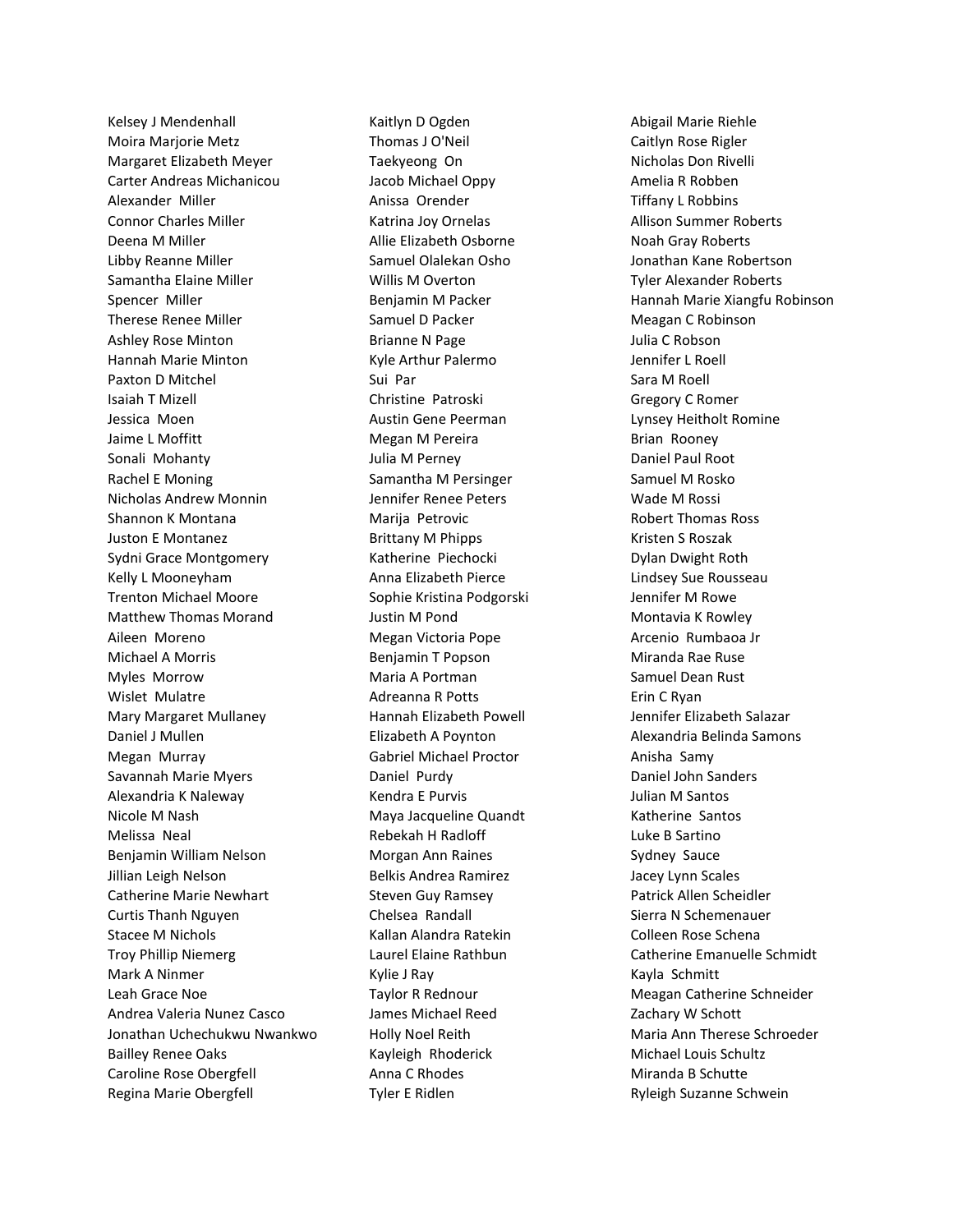Danielle M Schweitzer Miranda Erin Schwent Max E Scripture Ashley N Scudder Stefan K Selan Nicholas Joseph Sellers Hali N Shaffer Caleb Dalton Sheets Jennifer Ann Sheets Bret Sherman Meklit Shiferaw Kayla M Shorter Adam James Shuder Isaac W Siefker Elizabeth Siler Teodora Maria Simion Chelsea Elaina Ann Simmons Isabella Alexis Simons Tanner Simpson Nicholas R Sitzman Brigette Gabrielle Skees Conor Taylor Smith Deidre Smith Elizabeth M Smith Joelle Taylor Smith Jonas Samuel Smith Lexi M Smith Madeline Christine Smith Rachelle Sierra Smith Sarah Jane Smith Solomone A.D. Smith Tracy A Smith Jessica M Sobers Danielle M Sommer Angela K Sorrentino Benjamin F Souders Sarah M Spangler Hope I Spaulding Alexiah J Spence Bradley P Sprinkle Jessica Sprong Anna Marie Stankovsky Matthew J Stankovsky Andrea C Stanley Julie Stavas Jennifer L Steinhauser Kyle J Stein Hannah R Stelflug Julia Marie Stelts Julie Ann Stelzer-Watt

Eathan R Stephen Amy Elizabeth Stephens Jordan Sterr Justin Michael Stiers Shelbie M Stotts Molly Stovel Andrew John Streit Anne Marie Strevels Siera G Stuart Shawn Danielle Stuck Molly Christine Stump Mary K Stunda Cassandra Suarez Stephen Philip Sulka Drew H Sullivan Lucas Jeffrey Sullivan Destiny Faith Sunberg Maria Angela G Sunga Brandi Panter Sutton Eleanor Ceinwen Svec Caleb M.L. Swartz Emma C.L. Swartz Joseph Peter Swindeman Tina R Tappouni Anna M Tarpey Carly J Tarter KaLynn Terrell Emily Ann Tevault Olivia M Thacker Kelly B Thibodeaux Rachel Thickstun Jake R Thode Olivia Kathryn Thomas Yopa Thomas Emily Faye Thompson Nicole J Thompson Tina Nicole Thompson Htoo Myat Thu Khaing Myae Thu Allie Michaela Timmerman Katherine M Timmermann Sarah Marie Tippenhauer Rachel Lee Titzer Kayla D Trambaugh Adam Michael Travis Taylor Ann Trepanier Devyn Anne-Maria Tretter Thu Van Trinh Anna M Tucker Kaley Tucker

Matthew Steven Turk Ashley M Turner DeChelle TyAnne Turner Angelique Twyman Chloe Elizabeth Ulmer Tyler E Underhill Sarah A Vance Hannah Magdalene VanderMel Abigail L VanLeer Steven Spencer Varner Emily A Varrasso Leslie Aileen Veliz Grace E Von Lehman Jesika Ranae Voorhees Shelby L Wade Lucy Jin Ling Wahnsiedler Mallary L Waites Sarah Waitt Jonathan E Waldron Makayla Kay Walke Makenzie Elaine Walke Kristen Elizabeth Walker Meaghan E Walker Zachary Joseph Walke Nathaniel J Walter Skyler Rose Ward Kamille E Ware Amanda Patricia Warnke Aidan Alexander Washer Shanya L Washington Micayla Bree Watroba Ashlie Taylor Watson Alex Matthew Webb Kathryn Elizabeth Webb Kelly Weber Gabrielle M Weinkauf Hagar Y Weinstein Rachel Elizabeth Weiss Maria Helena Wellman Kelsey Ann Wenzl Melanie Wesseling Brian M Wheeler Meghan Nicole White Alexander J Wiemels Audrey Marie Wilcox Gretchen M Wilder Meredith K Williams Parker John Williams Ragan Michelle Williams Reese Elliott Wills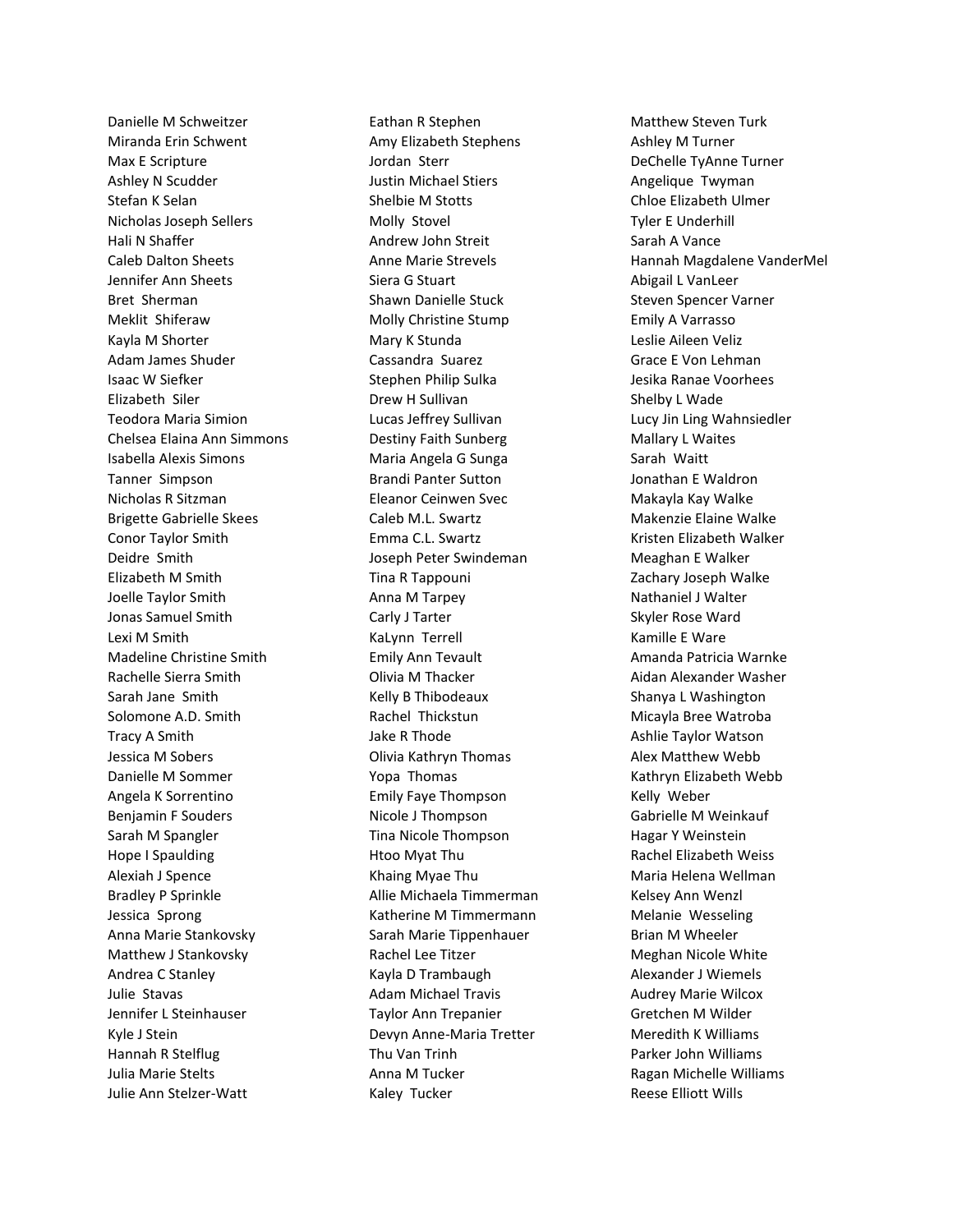Alana J Wilson Anthony Nicholas Wilson Benjamin Dennis Wilson Christopher Chase Wilson Lauren Kate Wilson Jamie L Windholz Kevin P Winkle Samuel Shay Winters Alexander Louis Wittenbaum Andrew C Wolfe Cameron M Wolter Ernest L Wong Andrew Lewis Wood Sarah Rachel Wood Brandilyn Nicole Worrell Eric P Wright Danielle M Wyraz Chynna J Yager Wushuang Yang Jessica Grace Yoder Nicholas Jay York Leslie Ann Young Nathaniel Francis Young Mary Carmen Zakrajsek Sung Tha Par Zathang Corinne N Zehner Lauren Elizabeth Zeithammer Dudzai M T Zindoga Claire E Zink Kevin Daniel Zmyslo Maureen Elizabeth Zopff Whitney Abigail Zuercher Laurel Alexa Zwick